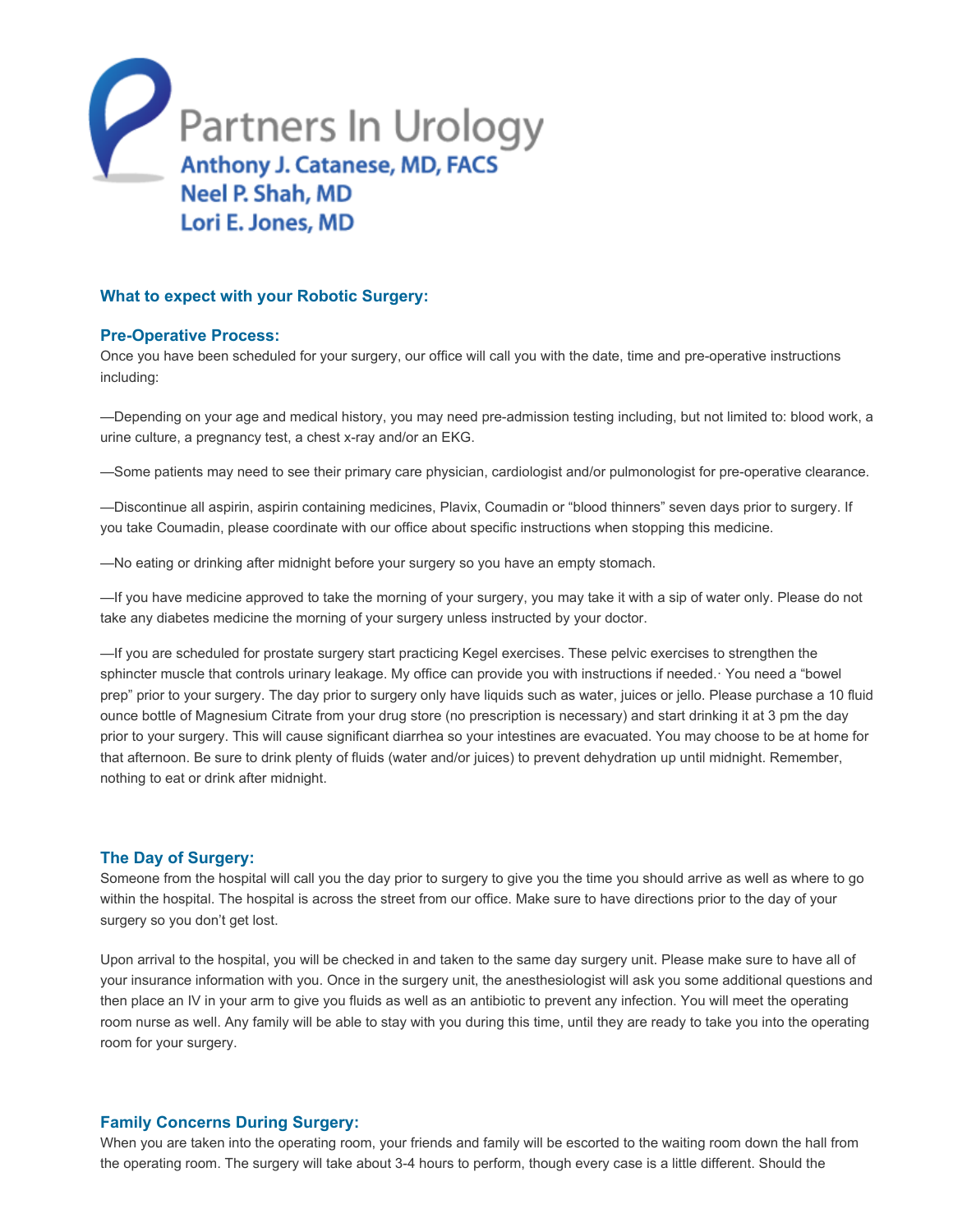surgery take longer, they will be given updates, and then the surgeon will come out to talk with them at the completion of the procedure. They should bring books, newspapers, magazines or something else to keep them occupied for that time.

## The Hospital Stay:

—While in the hospital, you will be given a breathing device called an incentive spirometer. This will make you breathe deeply to prevent the potential of pneumonia after anesthesia.

—Air pumps (SCD's) will be placed on your legs to promote blood flow and prevent blood clots from forming. You will likely get out of bed to walk the day after the surgery. It is important to walk; don't be a couch potato.

—If a surgical JP drain is in place, it will typically be removed within 2448 hours.

—You will be discharged to home when you are good and ready. Though it may be scary to return home, it is usually much better for your recuperation.

### **Post-Operative Care at Home:**

#### Return to Activity:

Your job at home is to rest, recuperate and take it easy. Light activity, such as walking and going up stairs, is okay. DON'T BE A COUCH POTATO! Avoid heavy lifting (over 20 pounds) for 2-3 weeks. Be smart and use common sense...don't do anything silly like paint the house a few days after surgery.

#### Meals:

After the surgery, your stomach may be unsettled. Have light meals until you are feeling better and be sure to keep drinking fluids.

### If you have a urinary catheter:

Catheters will be connected to a leg bag while you are at home. Keep the bag attached to your thigh. When the bag starts to get full, simply drain it into the toilet. The urine may be bloody on occasion which is expected. It is okay to shower, just blot it dry. It is okay to apply Neosporin or Bacitracin to the tip if it becomes irritated. You may leak a little around the catheter from a bladder spasm. If this happens, lie down for a few minutes and it will usually stop. It is also okay to take a pain medicine when this happens. NEVER DISCONNECT THE TUBING and do not let the bag drag below the knee.

#### Stitches and Skin Glue:

The incisions are closed with stitches under your skin and skin glue. The stitches will dissolve over time and the glue will typically fall off within 2 weeks. It is okay to shower within 24 hours of your surgery. Please shower daily with soap and water to keep the incision clean. Please avoid scrubbing too vigorously. The incisions may look red, swollen and/or bruised for about 1 - 2 weeks. The belly button incision may look more irritated than the others. You may apply Neosporin or Bacitracin ointment to the incision three times per day if needed. If you had a surgical drain, cover that incision with a bandage for the first 48 hours. This incision closes spontaneously. If you have any concerns about the appearance of your incisions, please call our office.

## Urinary Incontinence:

It can take a few weeks to a few months for urinary control to return after the catheter is removed. Please be patient, urinary leakage will improve slowly day by day. Urinary pads that you can buy at the drug store are used to help control leakage. Please keep track of how many pads you use each day to tell your doctor at each visit, this will be a good indication of healing. Kegel exercises, movements to strengthen your pelvic floor, should be performed on a daily basis to speed along the recovery process.

#### Erectile Dysfunction / Impotence:

As your energy returns, you should regain your ability to have erections. This may happen spontaneously, or you may need to